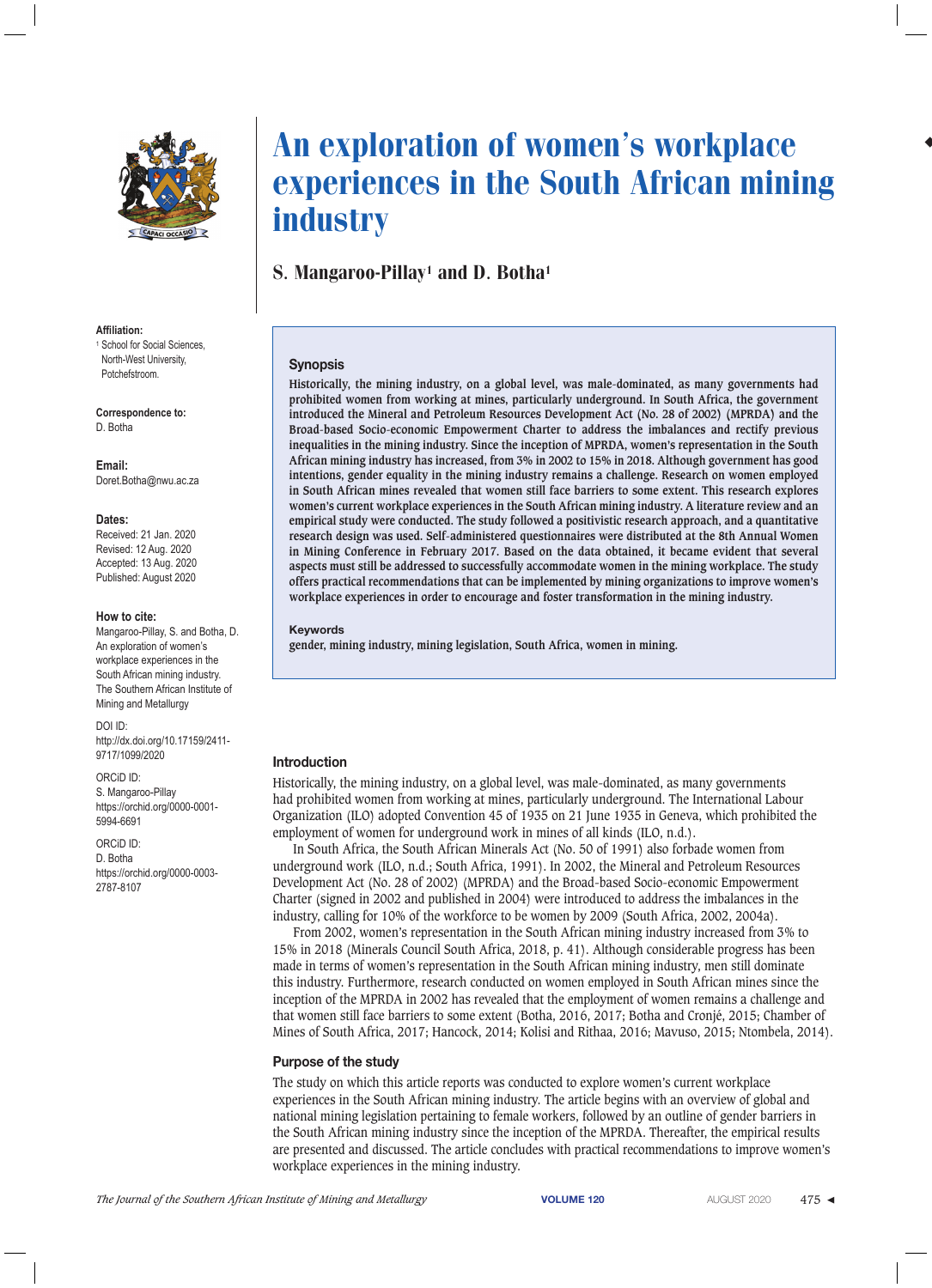### **Overview of mining legislation pertaining to female workers: A global and national perspective**

The mining industry world-wide has been considered a masculine industry for many years. As a result, mining jobs have neither been desired as an occupation by women, nor easily awarded to women. However, significant developments in mining legislation have taken place over the past few years in many countries, including South Africa, in an attempt to address the inequalities in the industry and to bring women into the industry.

### *Mining legislation: A global perspective*

There is no global legislation specifically pertaining to women in the mining industry, because each country has its own legislation. However, according to the International Labour Organization (ILO, 2011, p: ix), there are continual legislative efforts, repeated institutional initiatives, and a growing awareness of the need to overcome discrimination in the workplace. Race and sex continue to be the grounds of discrimination included in most equality legislation in an attempt to remove discrimination in the workplace (ILO, 2011; SAHRC, 2017; United Nations, 2019). Worldwide, new laws were introduced and existing legislation amended to abolish discrimination based on maternity, marital status, lifestyle, and genetic predisposition, and new policies introduced for training and improving employment quotas for women in managerial positions (ILO, 2011; SAHRC, 2016; United Nations, 2003). However, the benefits for women are not enough. Although these policies have been implemented they are not functioning effectively, because many institutions suffer a shortage of financial and human resources as well as insufficient policy coherence at local and national levels. Labour authorities, such as inspectors and public officials, lack knowledge and institutional capacity when addressing discrimination cases, which deters victims of discrimination from submitting claims (ILO, 2011, p. x; SAHRC, 2016, p. 7, 69; United Nations, 2003, p. 633, 2011, p. 138).

The ILO's Convention 45 of 1935 prohibited the employment of women in underground mining work (ILO, n.d.), but many countries that initially ratified it have since denounced it (Chamber of Mines of South Africa, 2017, p. 1). These countries include Australia (1988), Canada (1978), Chile (1997), and South Africa (1996), among others (Chamber of Mines of South Africa, 2017, p. 1).

### *Mining legislation: A national perspective*

In 1898 the South African Republic, which ruled the Transvaal, in its Act No. 12 (XVIII:146), explicitly banned the employment of women in any mine. The relevant clause, which was written in Dutch, was transferred almost word for word into the Union of South Africa's Mines and Works Act (No. 12 of 1911) (par. 8.1). The clause read: 'No person shall employ underground on any mine a boy apparently under the age of sixteen years or any female' (Alexander, 2007, p. 214).

The Mines and Works Act (No. 27 of 1956) also forbade women to work underground. Section 11 (1) read: 'No male person under the age of sixteen years and no female shall work, and no person shall cause or permit any male person apparently under the age of sixteen years or any female to work, underground in any mine' (South Africa, 1956, p. 61).

However, Section 32 (2) of the Mines and Works Act (No. 27 of 1956) allowed women to work underground if they held management positions, if they were employed in health

and welfare services, for training purposes, and if they had to go underground in a mine for the purposes of non-manual occupations (South Africa, 1956, p. 55). The Mines and Works Act (No. 27 of 1956) was repealed by the Minerals Act (No. 50 of 1991).

The MPRDA replaced the Minerals Act (No. 50 of 1991) and came into effect on 1 May 2004. Among others, the objectives of the Act are to 'promote equitable access to the nation's mineral and petroleum resources to all the people of South Africa' and to 'substantially and meaningfully expand opportunities for historically disadvantaged persons, including women, to enter the mineral and petroleum industries and to benefit from the exploitation of the nation's mineral and petroleum resources' (South Africa, 2002, p. 18). The term 'historically disadvantaged South Africans' (HDSAs) refers to 'any person, category of persons or community, disadvantaged by unfair discrimination before the introduction of the Constitution of the Republic of South Africa (Act 200 of 1993) came into operation' (South Africa, 2004a, p. 8). To give rise to Section 100 (2) (a) of the MPRDA, the Department of Minerals and Energy introduced the Mining Charter (Fauconnier and Mathur-Helm, 2008; South Africa, 2004a). This legislation was then followed by the Scorecard (Notice 1639 of 2004), which set the framework, targets, and timetable against which mining companies needed to report and were measured (South Africa, 2004b). In terms of Section 4 of the Scorecard (Notice 1639 of 2004), mining houses were required to 'implement career paths to provide opportunities to their HDSA employees to progress in their chosen careers' and to 'ensure a higher level of inclusiveness and advancement of women' (South Africa, 2004b, p. 11). A minimum requirement of 10% female participation in the mining industry within five years (which was due in 2009) was set (South Africa, 2004b, p. 12).

In 2009 and 2015, the Department of Mineral Resources conducted impact assessments to establish the progress in the South African mining industry regarding the objectives of the Mining Charter (DMR, 2009, 2015). The findings of the reports showed that, in as much as the Mining Charter was a valuable tool for improving transformation in South Africa's mining industry, there were challenges in terms of effective implementation in order to meet its objectives. It was then recommended that the Mining Charter be reviewed and strengthened. This resulted in amendments of the Broad-based Socio-economic Empowerment Charter for the South African Mining and Minerals Industry in 2010 (South Africa, 2010) and 2015 (MHSC, 2015). New employment equity targets were set in each charter.

Although the percentage of women participating in mining improved from 3% in 2002 (Minerals Council South Africa, 2018, p. 41) to 6% in 2009 (DMR, 2009, p. 9) and to 10.5% in 2014 (DMR, 2015, p. 28), the employment figures for women were low in each employment functional category (top management [board] level, senior management [EXCO] level, middle management level, junior management level, and in core skills) (DMR, 2015, p. 27).

On 15 June 2017, the Reviewed Broad-based Black Economic Empowerment Charter for the South African Mining and Minerals Industry, 2016 (named the Reviewed BBBEE Mining Charter) was published. However, there was much uncertainty and controversy around the new Charter. On 27 September 2018, the Broad-based Socio-economic Empowerment Charter for the Mining and Minerals Industry, 2018 (Mining Charter 3) was published and came into force on 1 March 2019, almost three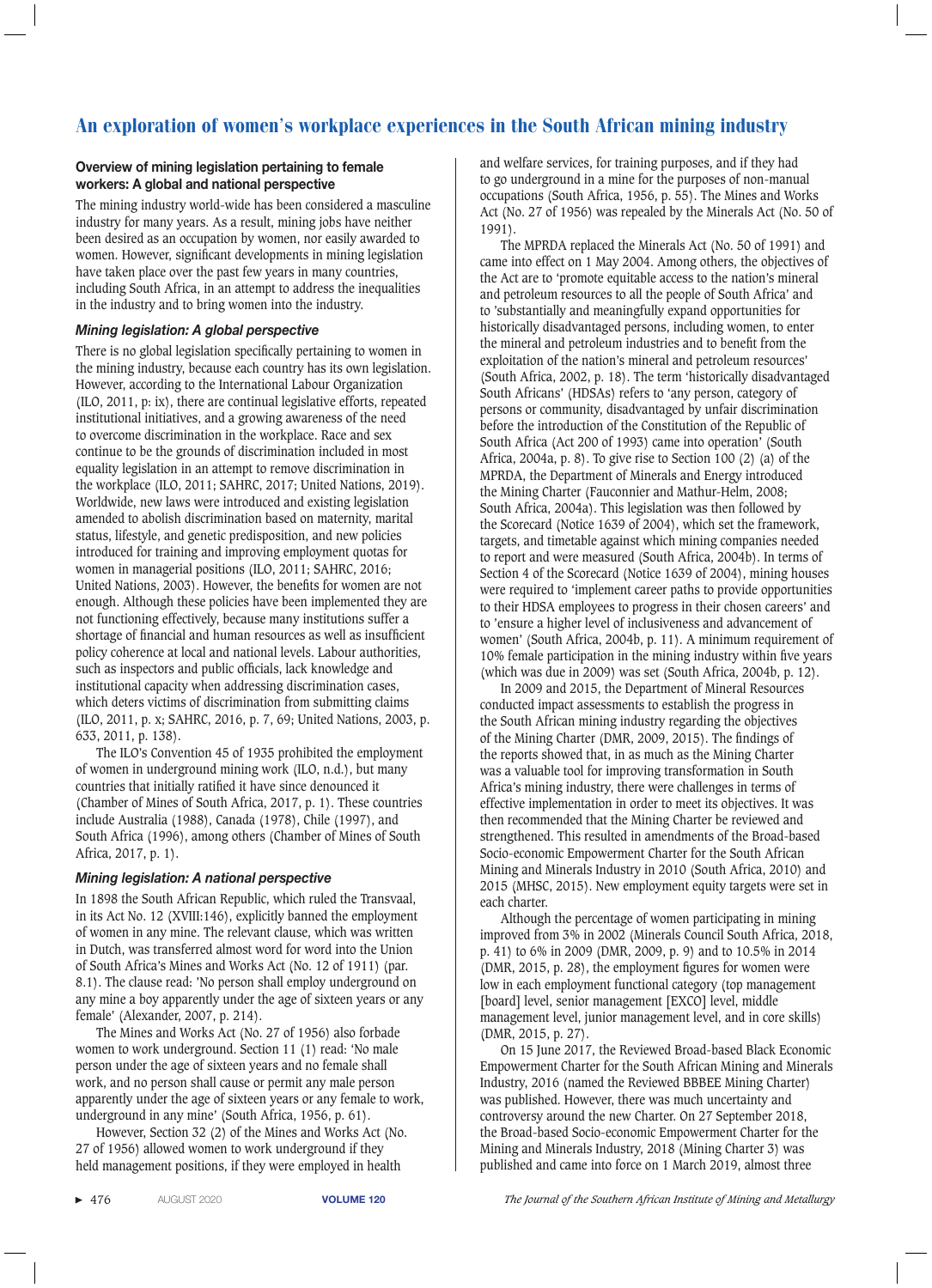years after the publication of the first draft (Bulbulia, 2019). Mining Charter 3 requires a minimum of 50% HDSAs at board level with exercisable voting rights (20% should be women), a minimum of 50% at executive management level (20% women), 60% at senior management level (25% women), 60% at middle management level (25% women), and 70% at junior management level (30% women) (South Africa, 2018, pp. 22–23).

### *Gender barriers in the South African mining industry since the inception of the MPRDA*

Although great efforts have been made to accommodate women in the South African mining industry since the inception of the MPRDA in 2002, the literature reviewed indicates the following main barriers that women continue to face.

- Women working in core mining areas, specifically underground, are often seen as sexual objects and experience physical, verbal, and non-verbal sexual conduct as well as *quid pro quo* harassment on a regular basis (Botha, 2016; Botha and Cronjé, 2015; Creamer Media, 2019; Jones and Moalusi, 2019; Minerals Council South Africa, 2019; Nene, 2016; Ntombela, 2014).
- ➤ Although mining companies made considerable progress in accommodating women by providing personal protective equipment (*e.g*. overalls, dust masks, and safety boots) designed for women, improvements are still needed in this regard. Furthermore, a need for protective clothing for pregnant women is identified (Botha, 2017; James, 2018; MHSC, 2015).
- ➤ Frequently, the physical strength required for many mining tasks precludes women from performing these tasks effectively (Jones and Moalusi, 2019, p. 3 MHSC, 2015, p. 5; Minerals Council South Africa, 2019 p. 3). Difficult jobs such as operating rock drills, locomotives, and dozers may hold physiological risks for women (Botha and Cronjé, 2015, p. 10; Matshingane, 2017, p. 3; Minerals Council South Africa, 2019, p. 3; Chamber of Mines of South Africa, 2017, p. 2).
- ➤ A lack of separate, decent, and hygienic toilet facilities underground is often reported (Botha, 2017, p. 22; Matshingane, 2017, p. 5; MHSC, 2015, p. 64; Minerals Council South Africa, 2019, p.3).
- ➤ The mining industry often constitutes an unattractive work environment because of issues such as discrimination against women, sexual harassment, and prejudice due to marital status and/or maternity (Botha, 2016; Creamer Media, 2019; Jones and Moalusi, 2019; Mavuso, 2015; MHSC, 2015). A negative work environment contributes towards the number of women leaving their jobs, resulting in slower transformation of the mining industry (Breytenbach, 2017; Mputing, 2017).
- ➤ Female workers' negative perceptions with regard to safety and the nature of equipment contribute to turnover once employees consider the accidents or consequnces that are likely to occur, thereby causing them to fear injury or fatality (Matshingane, 2017; Mavuso, 2015; Minerals Council South Africa, 2019).
- ➤ Women often find it difficult to balance their work and personal lives and/or activities (*e.g*. family, domestic activities, and health). Unfriendly working hours (shift work and working off-hours) and the physicality of mine work complicate this issue (James, 2018; Jones and Moalusi, 2019; Matshingane, 2017; Mavuso, 2015).

➤ Inadequate training and career development support (*e.g*. bursaries, study leave, and mentoring systems) are frequently reported (Jones and Moalusi, 2019; Matshingane, 2017; Mavuso, 2015; Slater, 2018).

### **Research methodology**

The study followed a positivistic research approach. It was informed by the ontological approach of objectivism and the epistemology of empiricism. A quantitative research design was used. This study encompassed a literature review and an empirical study.

### *Target population and sampling*

The target population consisted of women employed at mines in South Africa who attended the 8th Annual Women in Mining Conference held on 22 February 2017. This study was based on a non-probability convenience sample, because it was 'available to the researcher by virtue of its accessibility' (Bryman *et al*., 2015, p. 178). The sample consisted of 129 women who attended the Conference.

### *Instrumentation and data collection*

Data was collected by means of self-administered questionnaires. The questionnaires were aimed at obtaining biographical information as well as information on the perceptions of women's workplace experiences in the mining industry, based on a fivepoint Likert-type scale rating, ranging from 'strongly disagree' to 'strongly agree'.

### *Data analysis and reporting*

The Statistical Package for the Social Sciences (SPSS Version 24) was used to process the data. A factor analysis was conducted to explore the underlying structure of women's workplace experiences in the mining industry. Cronbach's alpha coefficients were used to determine internal reliability. In addition, descriptive statistics, t-tests, analyses of variance (ANOVAs), and correlations were used to analyse the data. To determine whether differences in means were important in practice, Cohen's d-values were used as effect size, where  $d = 0.2$  was considered as small,  $d = 0.5$  as medium, and  $d = 0.8$  as large effects (Cohen, 1988). According to Cohen (1988), correlations of 0.1, 0.3, and 0.5 can be interpreted as small, medium and large correlations, respectively.

### *Ethical considerations*

Permission to conduct the research was obtained from the Intelligence Transfer Centre, which hosts the Annual Women in Mining Conference. The succeeding ethical practices were factored in the study: voluntary participation, anonymity, and informed consent (see Babbie and Mouton, 2011, p. 12).

### **Empirical results**

### *Biographical Information*

Table I presents the biographical information of the respondents.

### *Perceptions of women's workplace experiences in the South African mining industry*

### *Validity and reliability*

A factor analysis was conducted on the 35 Likert-type scale items measuring perceptions of women's workplace experiences in the South African mining industry. Principal component analysis and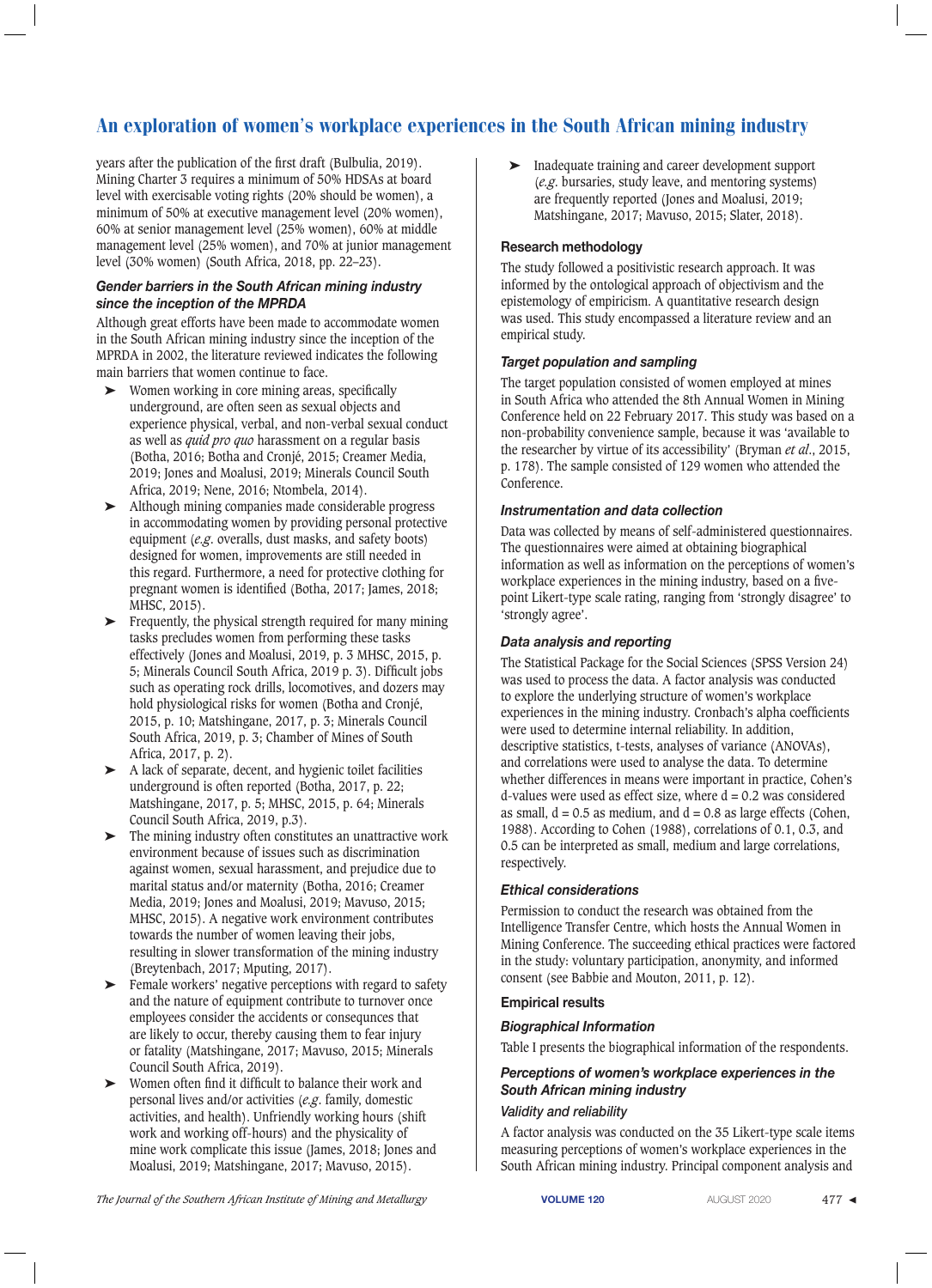| <b>Item</b>                                                 | Category                                               | N        | $\frac{0}{0}$                                                                                            |
|-------------------------------------------------------------|--------------------------------------------------------|----------|----------------------------------------------------------------------------------------------------------|
| Province working in                                         | North West                                             | 26       | 23.2                                                                                                     |
|                                                             | <b>Western Cape</b>                                    | 0        | 0.0                                                                                                      |
|                                                             | Northern Cape                                          | 17       | 15.2                                                                                                     |
|                                                             | Eastern Cape                                           | 1        | 0.9                                                                                                      |
|                                                             | KwaZulu-Natal                                          | 1        | 0.9                                                                                                      |
|                                                             | Gauteng                                                | 25       | 22.3                                                                                                     |
|                                                             | Limpopo                                                | 17       | 15.2                                                                                                     |
|                                                             | Mpumalanga<br><b>Free State</b>                        | 19<br>6  | 17.0<br>5.4                                                                                              |
|                                                             |                                                        |          |                                                                                                          |
| Mining sector                                               | Gold                                                   | 13       | 10.4                                                                                                     |
|                                                             | Platinum<br>Coal                                       | 27<br>26 | 21.6<br>20.8                                                                                             |
|                                                             | Uranium                                                | 0        | 0                                                                                                        |
|                                                             | Copper                                                 | 2        | 1.6                                                                                                      |
|                                                             | Other                                                  | 57       | 45.6                                                                                                     |
| Gender                                                      | Male                                                   |          | 0                                                                                                        |
|                                                             | Female                                                 | 128      | 100                                                                                                      |
|                                                             | Other                                                  |          | 0                                                                                                        |
| Age                                                         | < 20 years                                             | 1        | 0.8                                                                                                      |
|                                                             | $21 - 30$ years                                        | 23       | 18.1                                                                                                     |
|                                                             | 31-40 years                                            | 72       | 56.7                                                                                                     |
|                                                             | $41 - 50$ years                                        | 27       | 21.3                                                                                                     |
|                                                             | $51 - 60$ years                                        | 4        | 3.1                                                                                                      |
| Race                                                        | <b>Black</b>                                           | 104      | 83.9                                                                                                     |
|                                                             | White                                                  | 8        | 6.5                                                                                                      |
|                                                             | Coloured                                               | 7        | 5.6                                                                                                      |
|                                                             | Indian                                                 | 3        | 2.4                                                                                                      |
|                                                             | Other                                                  | 2        | 1.6                                                                                                      |
| Highest qualification                                       | Matric and below                                       | 34       | 26.6                                                                                                     |
|                                                             | Diploma                                                | 30       | 23.4                                                                                                     |
|                                                             | Degree                                                 | 25       | 19.5                                                                                                     |
|                                                             | Honours                                                | 20       | 15.6                                                                                                     |
|                                                             | Master's/Doctorate                                     | 19       | 14.8                                                                                                     |
| Level of employment                                         | Unskilled worker                                       | 2        | 1.6                                                                                                      |
| at the mine                                                 | Semi-skilled worker                                    | 15       | 12.1                                                                                                     |
|                                                             | Skilled worker                                         | 26       | 21.0                                                                                                     |
|                                                             | Junior management                                      | 27       | 21.8                                                                                                     |
|                                                             | Middle management                                      | 36       | 29.0                                                                                                     |
|                                                             | Senior management                                      | 16       | 12.9                                                                                                     |
|                                                             | Top (executive) management                             | 2        | 1.6                                                                                                      |
| Current role in mining                                      | Intern / Graduate / Learner official                   | 7        | 5.6                                                                                                      |
|                                                             | Miner                                                  | 9        | 7.3                                                                                                      |
|                                                             | Shift boss / Mine overseer                             | 5        | 4.0                                                                                                      |
|                                                             | Manager: Mining<br>Other                               | 8<br>95  | 6.5<br>76.6                                                                                              |
|                                                             |                                                        |          |                                                                                                          |
| Years working in the                                        | $< 5$ years                                            | 25       | 19.8                                                                                                     |
| mining industry                                             | $6 - 10$ years<br>$11-20$ years                        | 58<br>38 | 46.0<br>30.2                                                                                             |
|                                                             |                                                        |          |                                                                                                          |
|                                                             |                                                        |          |                                                                                                          |
|                                                             | $21 - 30$ years                                        | 3<br>2   |                                                                                                          |
|                                                             | $30 > \text{years}$                                    |          |                                                                                                          |
|                                                             | $<$ R5 000                                             | 1        |                                                                                                          |
|                                                             | R5 001-R10 000                                         | 14<br>24 |                                                                                                          |
|                                                             | R10 001-R20 000<br>R20 000-R40 000                     | 44       |                                                                                                          |
|                                                             | > R40 000                                              | 39       |                                                                                                          |
|                                                             |                                                        |          |                                                                                                          |
|                                                             | Underground                                            | 7        |                                                                                                          |
|                                                             | Work on surface                                        | 81       |                                                                                                          |
|                                                             | Work underground and on surface<br>Work in other areas | 21<br>17 |                                                                                                          |
|                                                             |                                                        |          |                                                                                                          |
| Income<br>Place of work on mines<br>Open pit or deep mining | Open pit                                               | 55       |                                                                                                          |
| (underground)<br>Union affiliation                          | Deep mining (underground)<br>Belong to a union         | 48<br>70 | 2.4<br>1.6<br>0.8<br>11.5<br>19.7<br>36.1<br>32.0<br>5.6<br>64.3<br>16.7<br>13.5<br>53.4<br>46.6<br>56.5 |

oblimin rotation were used. The Kaiser-Meyer-Olkin test (KMO) gave a measure of 0.785 and indicated that the sample size was adequate for factor analysis. Values for KMO between 0.7 and 0.8 are excellent (Field, 2005, p. 640). The p-value of Bartlett's test of sphericity returned a value smaller than 0.05, suggesting that the correlation between statements was sufficient for factor analysis (see Field, 2005). Five factors (Transformation, Female abuse, Personal care, Career choice, and Development and training) were extracted through Kaiser's criteria (see Field, 2005) that explained 51.84% of the total variance. The results of the factor analysis are reported in Table II.

The Cronbach's alpha coefficient for the Transformation, Female abuse, Personal care, and Development and training factors calculated well above the required 0.7, and showed high reliability and internal consistency. The Career choice factor showed a Cronbach's alpha coefficient of 0.629, which could be regarded as an acceptable reliability. This might have been caused by the low number of statements, namely two in the factor. The mean inter-item correlation was 0.459, which is sufficient according to Clark and Watson (1995). The interitem correlations should be in the range of 0.15 to 0.55 to be considered as an indicator for an acceptable level of consistency (Clark and Watson, 1995, p. 8).

For the descriptive statistics, the following response categories were used:  $1 =$  strongly disagree,  $2 =$  disagree,  $3 =$ neutral,  $4 = \text{agree}$ , and  $5 = \text{strongly agree}$ . Mean scores below 2.5 indicate that most respondents disagreed with the statements contained in the factors, while mean scores above 2.5 indicate that most respondents agreed with the statements. The mean scores of all the factors measured above 2.5 (Transformation:  $M = 3.114$ ; Female abuse:  $M = 3.068$ ; Personal care:  $M = 3.175$ ; Career choice:  $M = 2.515$ ; Development and training:  $M = 3.237$ ).

### *Correlation between age, highest qualification, level of employment, years working at the mine, income, and workplace experiences*

The Spearman rank correlation test was used to measure the linear association between age, highest qualification, level of employment, years working at the mine, income, and women's workplace experiences in the South African mining industry. The results are reflected in Table III.

Small positive correlations were found between income and *Transformation* ( $p = 0.018$ ,  $r = 0.214$ ) and income and *Development* and *training* ( $p = 0.028$ ,  $r = 0.202$ ). Medium to large positive correlations were found between *Transformation*  and *Personal care* (*p* = 0.000, *r* = 0.486), *Transformation* and *Development* and *training* ( $p = 0.000$ ,  $r = 0.554$ ), and *Personal care* and *Development and training*  $(p = 0.001, r = 0.300)$ . Small negative correlations were found between *Transformation* and *Career choice* (*p* = 0.030, *r* = –0.194); *Personal care* and *Career choice* ( $p = 0.034$ ,  $r = -0.189$ ) and *Female abuse* and *Personal care* ( $p = 0.039$ ,  $r = -0.183$ ). A moderate negative correlation was found between *Transformation* and *Female abuse* (p = 0.000,  $r = -0.358$ .

### *Effect of working in an open pit or deep underground mine) on women's workplace experiences*

From the results of the t-test, it is evident that the p-values for all the factors of women's workplace experiences in the mining industry were higher than 0.05, indicating that there were no statistically significant differences between the means of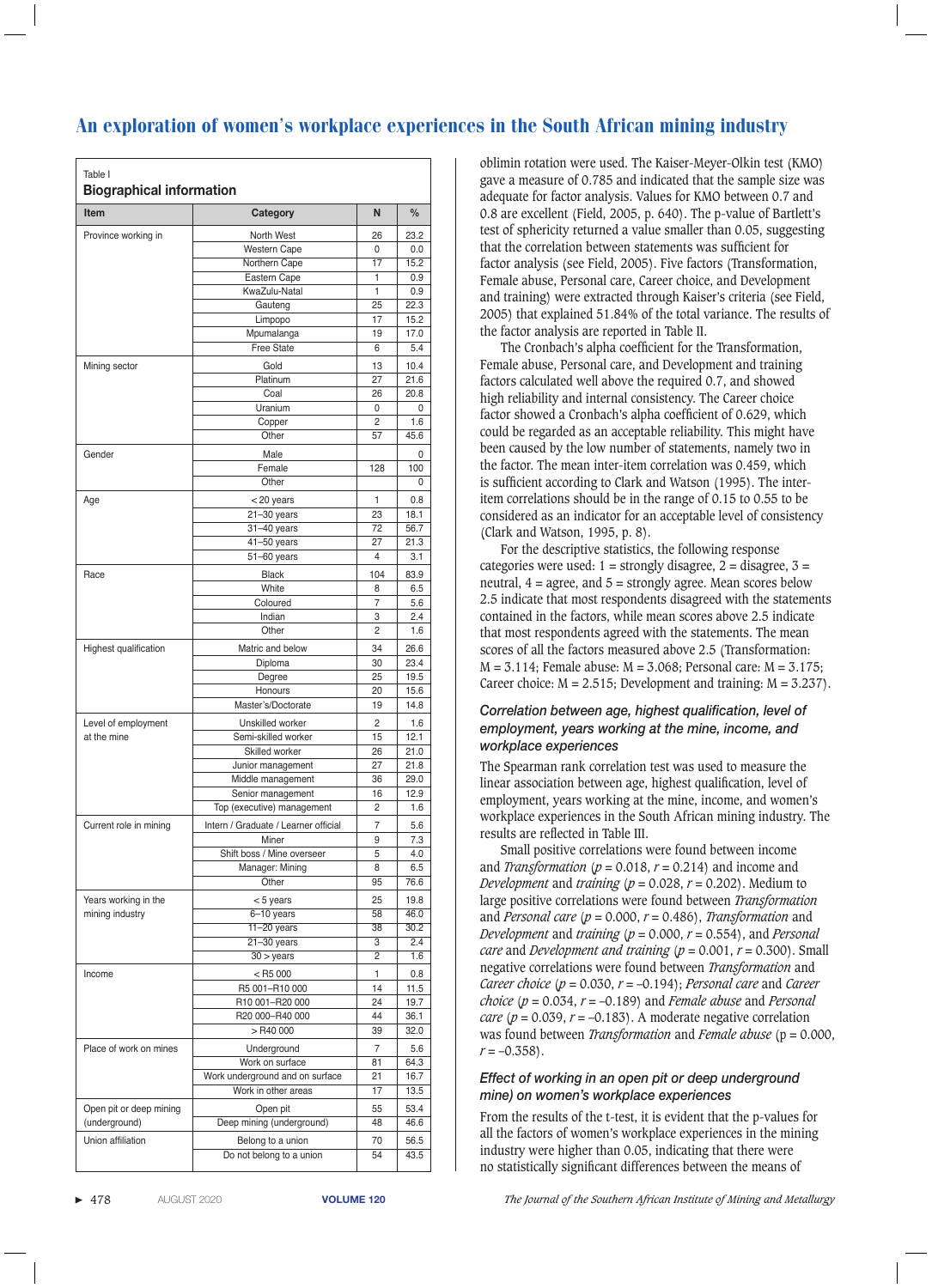|  |  | ۰,<br>v<br>۰,<br>. .<br>× |  |
|--|--|---------------------------|--|
|--|--|---------------------------|--|

 **Pattern matrix: Women's workplace experiences in the South African mining industry**

|                                  | <b>Statement</b>                                                                    | Factor                | Factor | Factor          | Factor | Factor             |
|----------------------------------|-------------------------------------------------------------------------------------|-----------------------|--------|-----------------|--------|--------------------|
|                                  |                                                                                     | <b>Transformation</b> | Female | <b>Personal</b> | Career | <b>Development</b> |
|                                  |                                                                                     |                       | abuse  | care            | choice | and training       |
| Q <sub>2</sub>                   | Management reminds employees about the importance of women in the organisation.     | 0.851                 |        |                 |        |                    |
| Q1                               | Transformation is at the top of this organisation's agenda.                         | 0.796                 |        |                 |        |                    |
| Q <sub>3</sub>                   | Management encourages employees to embrace diversity.                               | 0.783                 |        |                 |        |                    |
| Q4                               | I feel that women's inputs are valued in the organisation.                          | 0.732                 |        |                 |        |                    |
| Q21 ®                            | Taking child responsibility leave is a problem.                                     | 0.602                 |        |                 |        |                    |
| Q5                               | The facilities at the organisation are conducive to women to work in.               | 0.515                 |        |                 |        |                    |
| Q20                              | Male managers understand that I am also a mother with responsibilities.             | 0.502                 |        |                 |        |                    |
| Q29                              | Management involves women in decision making.                                       | 0.398                 |        |                 |        |                    |
| Q10                              | There are good relations between female and male management.                        | 0.391                 |        |                 |        |                    |
| Q7                               | Women get promoted more easily than men.                                            | 0.352                 |        |                 |        |                    |
| Q11                              | Male managers dominate the work environment.                                        |                       | 0.601  |                 |        |                    |
| Q8                               | Women in management need to work extra hard to prove themselves.                    |                       | 0.577  |                 |        |                    |
| Q19                              | Male workers emotionally abuse me at times.                                         |                       | 0.568  |                 |        |                    |
| Q17                              | Male workers harass women.                                                          |                       | 0.552  |                 |        |                    |
| Q6                               | Men in the workplace think women are weak.                                          |                       | 0.503  |                 |        |                    |
| Q16 <sup>®</sup>                 | It is easy for women to communicate with men in the workplace.                      |                       | 0.446  |                 |        |                    |
| Q9 ®                             | There are good relations between female and male miners.                            |                       | 0.388  |                 |        |                    |
| Q18                              | I am a victim of sexual and/or physical harassment.                                 |                       | 0.311  |                 |        |                    |
| Q12                              | The female miners' uniforms are comfortable for them to work in.                    |                       |        | 0.864           |        |                    |
| Q13                              | Personal protective equipment and clothing have been designed especially for women. |                       |        | 0.839           |        |                    |
| Q15                              | The toilets at the workplace are suitable for women underground.                    |                       |        | 0.554           |        |                    |
| Q23                              | The organisation has made changes to accommodate women.                             |                       |        | 0.450           |        |                    |
| Q14                              | The toilets at the workplace are suitable for women on the surface.                 |                       |        | 0.252           |        |                    |
| Q33                              | I am forced to work at the mines, as the income is good.                            |                       |        |                 | 0.709  |                    |
| Q34                              | Given the chance, I will not work at a mine.                                        |                       |        |                 | 0.680  |                    |
| Q30                              | I have a career development plan in place.                                          |                       |        |                 |        | $-0.697$           |
| Q25                              | My manager is keen to approve studies for women.                                    |                       |        |                 |        | $-0.680$           |
| Q31                              | I am on a mentorship programme.                                                     |                       |        |                 |        | $-0.651$           |
| Q26                              | The organisation offers training programmes for women.                              |                       |        |                 |        | $-0.627$           |
| Q24                              | My manager supports women's development in their careers.                           |                       |        |                 |        | $-0.615$           |
| Q28                              | Programmes are in place to address gender inequalities.                             |                       |        |                 |        | $-0.293$           |
|                                  | Cronbach's alpha                                                                    | 0.862                 | 0.722  | 0.747           | 0.629  | 0.778              |
| <b>Factor mean</b>               |                                                                                     | 3.114                 | 3.068  | 3.175           | 2.515  | 3.237              |
| <b>Factor standard deviation</b> |                                                                                     | 0.869                 | 0.665  | 0.878           | 1.203  | 0.897              |

Extraction method: principal component analysis Rotation method: oblimin with Kaiser normalization

Rotation converged in 22 iterations

respondents working in an open pit or in deep mining. However, the effect size for *Transformation* (*d* = 0.30) and *Personal care* (*d*  $= 0.35$ ) showed a small effect, indicating that women working in an open pit were slightly more satisfied with *Transformation* (*M*  $= 3.21$ ) and Personal care ( $M = 3.33$ ) than those working in deep (underground) mining (*Transformation*: *M* = 2.93; Personal care:  $M = 2.99$ ).

### *Effect of affiliation to a union y*

The results of the t-test indicated no statistically significant differences between the means of respondents that were affiliated to a union and those that were not, as the p-values for all the factors of women's workplace experiences in the mining industry calculated higher than 0.05. The effect sizes for *Transformation* 

(*d* = 0.31), *Personal care* (*d* = 0.33), and *Development* and *training* (*d* = 0.24) showed a small effect. Women affiliated to a union were less satisfied with *Transformation* (*M* = 2.96), *Personal care* (*M* = 3.04), and *Development* and *training* (*M* = 3.13) than those not affiliated (*Transformation*: *M* = 3.25; *Personal care*: M = 3.33; *Development* and *training*: *M* = 3.35).

### *Effect of race*

The t-test yielded p-values higher than 0.05 for all the factors of women's workplace experiences in the mining industry, indicating no statistically significant differences between the means of 'black' respondents and respondents of 'all other racial groups'. The effect sizes indicated a small effect for *Transformation* (*d* = 0.32), *Female abuse* (*d* = 0.29), and *Career*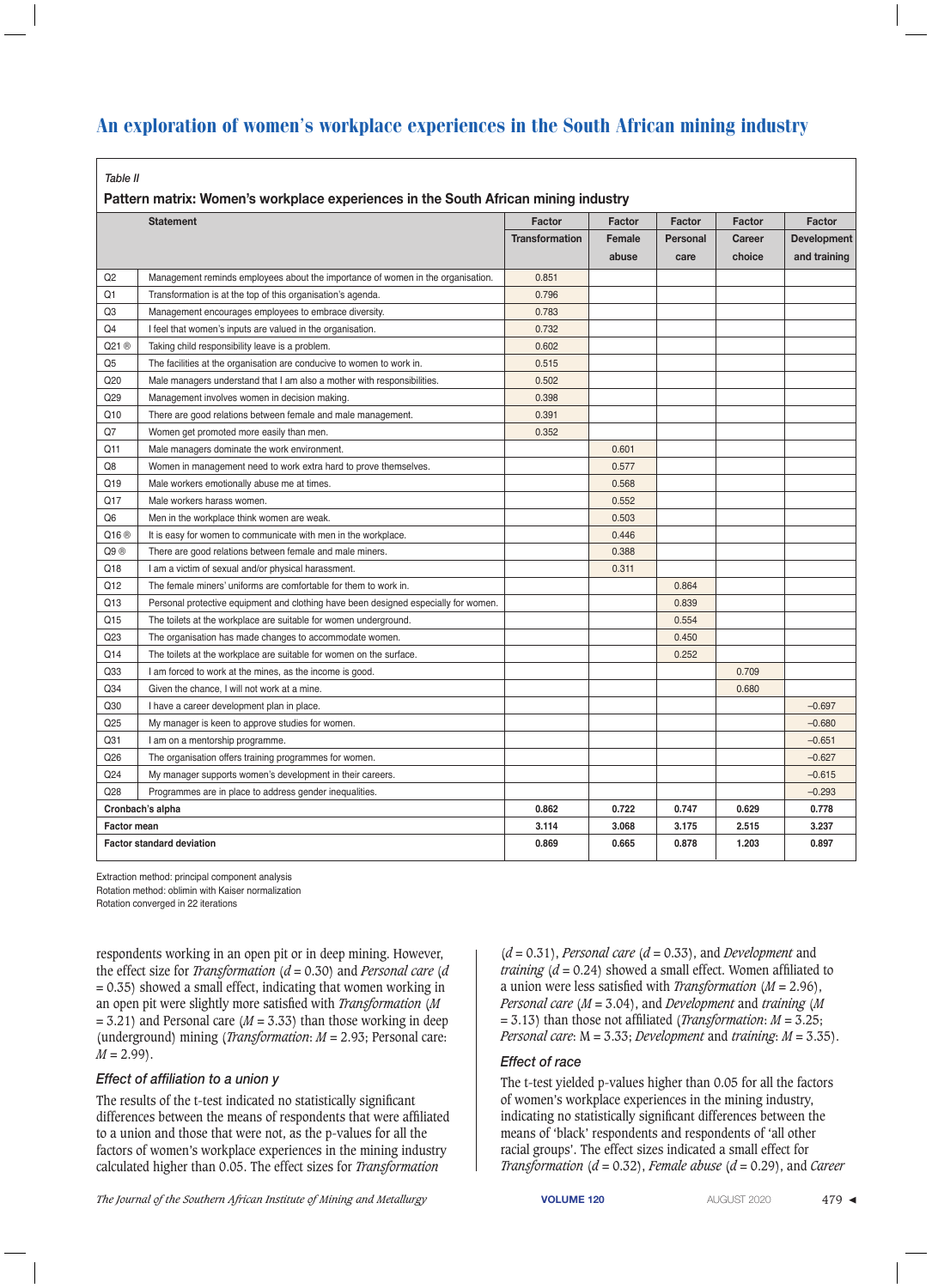#### *Table III*

 **Correlation between age, highest qualification, level of employment, years working at the mine, income, and women's workplace experiences in the South African mining industry**

|                          |                         | Age      | <b>Highest</b> | Level of<br>qualification employment | Years<br>working<br>at mine | <b>Income</b>   | <b>Transformation</b> | Female<br>abuse | Personal<br>care | Career<br>choice | <b>Development</b><br>and<br>training |
|--------------------------|-------------------------|----------|----------------|--------------------------------------|-----------------------------|-----------------|-----------------------|-----------------|------------------|------------------|---------------------------------------|
| Transformation           | Correlation coefficient | 0.068    | 0.096          | 0.168                                | 0.062                       | $0.214^{*}$ (a) | 1.000                 | $-0.358**$ (b)  | $0.486**$ (b)    | $-0.194*(a)$     | $0.554**$ (c)                         |
|                          | Sig. (2-tailed)         | 0.446    | 0.281          | 0.062                                | 0.493                       | 0.018           |                       | 0.000           | 0.000            | 0.030            | 0.000                                 |
|                          | N                       | 127      | 128            | 124                                  | 126                         | 122             | 129                   | 129             | 127              | 126              | 126                                   |
| Female abuse             | Correlation coefficient | $-0.009$ | 0.148          | 0.133                                | 0.071                       | 0.165           | $-0.358**$ (b)        | 1.000           | $-0.183^*(a)$    | 0.167            | $-0.103$                              |
|                          | Sig. (2-tailed)         | 0.918    | 0.095          | 0.142                                | 0.429                       | 0.070           | 0.000                 |                 | 0.039            | 0.062            | 0.250                                 |
|                          | N                       | 127      | 128            | 124                                  | 126                         | 122             | 129                   | 129             | 127              | 126              | 126                                   |
| Personal care            | Correlation coefficient | 0.044    | 0.079          | 0.108                                | 0.102                       | 0.132           | $0.486**$ (b)         | $-0.183^{*}(a)$ | 1.000            | $-0.189^*(a)$    | $0.300**$ (b)                         |
|                          | Sig. (2-tailed)         | 0.629    | 0.380          | 0.236                                | 0.258                       | 0.151           | 0.000                 | 0.039           |                  | 0.034            | 0.001                                 |
|                          | N                       | 125      | 126            | 122                                  | 124                         | 120             | 127                   | 127             | 127              | 126              | 126                                   |
| Career choice            | Correlation coefficient | 0.027    | 0.064          | $-0.056$                             | 0.039                       | 0.020           | $-0.194^{*}(a)$       | 0.167           | $-0.189^*(a)$    | 1.000            | $-0.103$                              |
|                          | Sig. (2-tailed)         | 0.770    | 0.477          | 0.538                                | 0.669                       | 0.830           | 0.030                 | 0.062           | 0.034            |                  | 0.251                                 |
|                          | N                       | 124      | 125            | 121                                  | 123                         | 119             | 126                   | 126             | 126              | 126              | 126                                   |
| Development and training | Correlation coefficient | $-0.031$ | 0.054          | 0.150                                | $-0.001$                    | $0.202^{*}(a)$  | $0.554**$ (c)         | $-0.103$        | $0.300**$ (b)    | $-0.103$         | 1.000                                 |
|                          | Sig. (2-tailed)         | 0.736    | 0.547          | 0.100                                | 0.988                       | 0.028           | 0.000                 | 0.250           | 0.001            | 0.251            |                                       |
|                          | N                       | 124      | 125            | 121                                  | 123                         | 119             | 126                   | 126             | 126              | 126              | 126                                   |

\*\* Correlation is significant at the 0.01 level (2-tailed)

\* Correlation is significant at the 0.05 level (2-tailed)

(a) small effect:  $r = 0.1$ , (b) medium effect:  $r = 0.3$  and (c) large effect:  $r > 0.5$ 

s

*choice* ( $d = 0.27$ ). Black respondents ( $M = 3.05$ ) were less satisfied with *Transformation* than 'all other racial groups' (*M*  $= 3.34$ ), agreed more ( $M = 3.11$ ) than 'all other racial groups' (*M* = 2.89) that *Female abuse* is a problem in the workplace, and indicated more (*M* = 2.58) than 'all other racial groups' (*M* = 2.24) that working at the mine is not their preferred *Career choice*.

### *Effect of the mining sector*

The results of the ANOVA indicated p-values higher than 0.05 for all the factors of women's workplace experiences in the mining industry, indicating no statistically significant differences between the means of the different mining sectors. The results of the effect sizes indicated a small effect for *Transformation*, where the respondents from the platinum mining sector  $(M = 3.26)$  were slightly more positive about *Transformation* than those from the coal ( $M = 2.98$ ,  $d = 0.28$ ) and the gold mining sectors ( $M =$ 2.88, d = 0.39). The *Female abuse* factor showed a small effect, where the respondents from the platinum mining sector (*M* = 3.14) agreed more than respondents from the coal mining sector  $(M = 2.98, d = 0.20)$  with the statements in the *Female abuse factor*. The effect size for the *Personal care* factor showed a small effect for all the mining sectors, where respondents from the gold mining sector (*M* = 2.85) were less positive about *Personal care* than those from all the other mining sectors (platinum:  $M = 3.35$ ,  $d = 0.48$ ; coal:  $M = 3.13$ ,  $d = 0.27$ ; other:  $M = 3.19$ ,  $d = 0.33$ ). The effect size for the *Development* and *training* factor indicated a small effect, where the respondents from coal mining sector (*M* = 3.03) were less positive about *Development* and *training* opportunities than those from all the other mining sectors (gold: *M* = 3.34, *d* = 0.4; platinum: *M* = 3.31, *d* = 0.29; other: *M* = 3.28,  $d = 0.28$ ).

### *Effect of place of work*

The results of the ANOVA indicated p-values higher than 0.05 for *Female abuse*, *Career choice*, and *Development* and *training*, indicating no statistically significant differences between the means of the workplace categories. However, the ANOVA indicated that the means of the workplace categories for *Transformation* ( $p = 0.005$ ) and *Personal care* ( $p = 0.027$ ) differed statistically significantly.

The effect sizes for *Transformatio*n showed a medium to large effect, where respondents who worked underground as well as both underground and on the surface (*M* = 2.68) were less positive about *Transformation* than those who worked on the surface ( $M = 3.21$ ,  $d = 0.61$ ) and in other work areas ( $M = 3.42$ , d = 0.85). The effect size for the *Personal care* factor showed a small to medium effect, where respondents who worked on the surface (*M* = 3.33) were more positive about *Personal care*  than respondents who worked underground as well as both underground and on the surface  $(M = 2.83, d = 0.57)$  and in other areas  $(M = 3.03, d = 0.35)$ .

### *Effect of age*

The results of the ANOVA indicated no statistically significant differences between the means for the different age groups; the p-values were higher than 0.05 for all the factors. The effect sizes showed a small effect for *Development and training* (*d* = 0.27), where the age category  $31-40$  ( $M = 3.32$ ) was more positive about the statements contained in these factors than the 41–60 (*M* = 3.07) age category.

### *Effect of highest qualification*

The results of the ANOVA indicated p-values higher than 0.05 for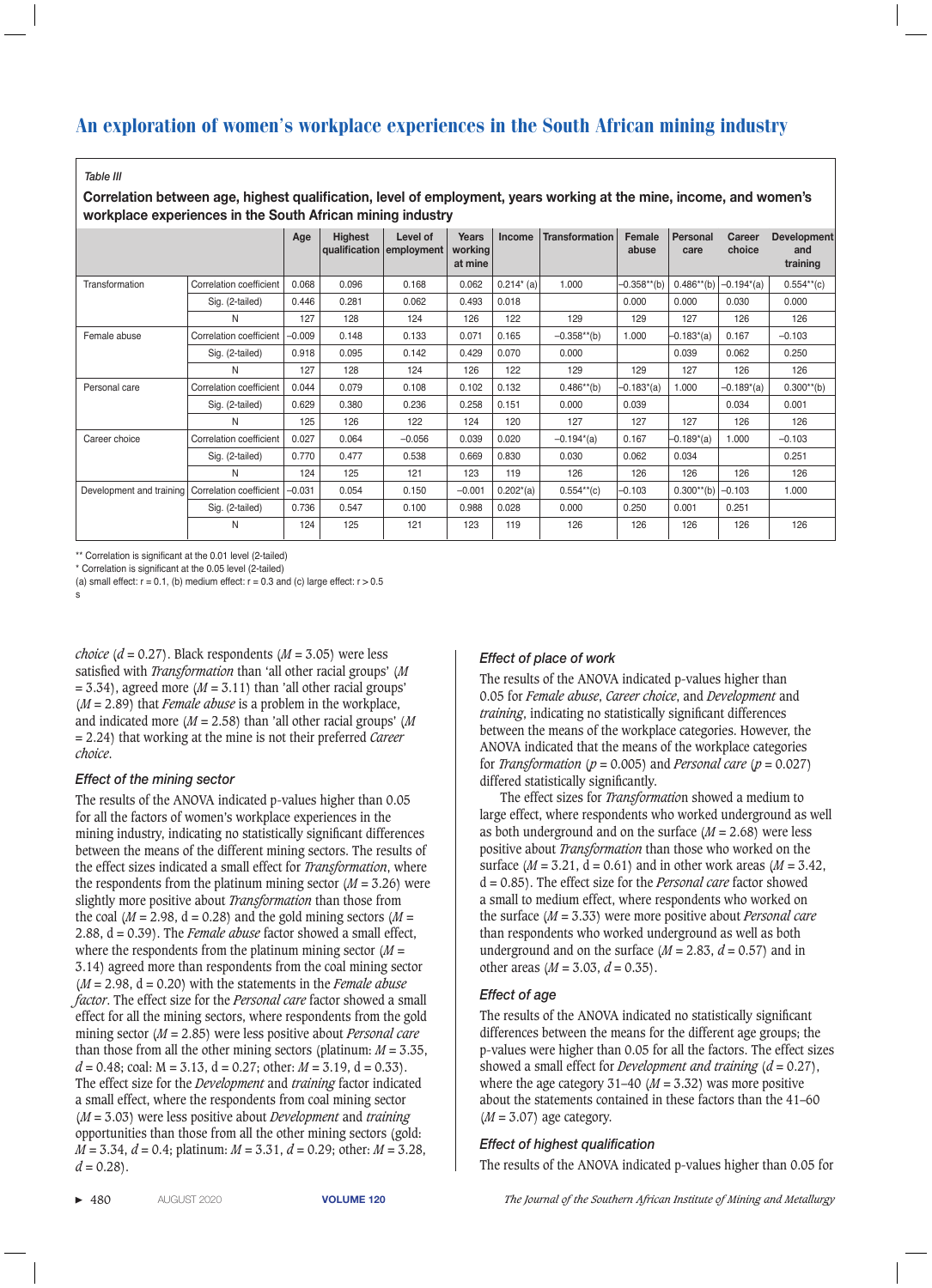*Transformation, Personal care, Career choice*, and *Development* and *training*, indicating no statistically significant differences between the means of the qualification categories. However, the p-value for *Female abuse* was 0.008, indicating that the means of the qualification categories differed statistically significantly. *Female abuse* showed a medium to large effect, where respondents with a matric or lower qualification (*M* = 2.79) agreed less with the *Female abuse* factor than respondents with a diploma (*M* = 3.20, *d* = 0.68), degree (*M* = 3.37, *d* = 0.96), or master's and doctoral qualification  $(M = 3.13, d = 0.44)$ .

### *Effect of level of employment*

The results of the ANOVA returned p-values higher than 0.05 for *Transformation, Female abuse, Personal care*, and *Development and training*, indicating no statistically significant differences between the means of the level of employment categories. However, the p-value for *Career choice* measured 0.035, indicating that the means of the level of employment categories differed statistically significantly. From the homogeneous subsets it was evident that the mean of respondents who were employed as senior managers (*M* = 2.02) differed significantly from the those of junior managers (*M* = 3.11). *Career choice*  showed small to large effects, where respondents employed at senior management level  $(M = 2.02)$  disagreed the most with the statements contained in the *Career choice* factor, compared with employed on unskilled and semi-skilled  $(M = 2.44, d = 0.40)$ , skilled ( $M = 2.30$ ,  $d = 0.40$ ), junior ( $M = 3.11$ ,  $d = 0.26$ ), and middle management  $(M = 2.57, d = 0.78)$  levels.

### *Effect of years working in the mining industry*

The results of the ANOVA indicated p-values higher than 0.05 for all the factors, indicating no statistically significant differences between the means of the different categories. The effect sizes showed a small effect for *Personal care*, where respondents with more than 11 years'  $(M = 3.38)$  working experience were more positive about *Personal care* than those with fewer years' (fewer than 5 years: *M* = 3.16, *d* = 0.21; 6–10 years: *M* = 3.02, *d* = 0.21) experience. *Development* and *training* showed a small effect, where respondents with fewer than five years' working experience (*M* = 3.35) were more positive about *Development* and *training* than those with 6 to 10 years' experience  $(M = 3.11, d =$ 0.25).

### *Effect of income*

The results of the ANOVA indicated p-values higher than 0.05 for *Female abuse, Personal care*, and *Career choice*, indicating no statistically significant differences between the means of the different categories. However, the p-values for *Transformation*  (0.011) and *Development* and *training* (0.023) measured below 0.05, indicating that the means of the different categories differed statistically significantly.

The effect sizes showed medium to large effects for *Transformation*, where respondents who earned more than R40 000 (*M* = 3.44) per year were more positive about *Transformation* than all the other income categories (less than R10 000:  $M =$ 2.72, *d* = 0.72; R10 000–R20 000: *M* = 3.19, *d* = 0.72; R20 000– R40 000: *M* = 2.93, *d* = 0.33). *Development* and *training showed* medium effects, where respondents who earned more than R40 000 ( $M = 3.57$ ) per year were more positive about *Development* and *training* than all the other income categories (less than R10 000: *M* = 2.95, *d* = 0.62; R10 000–R20 000: *M* = 3.27, *d* = 0.61; R20 000–R40 000: *M* = 3.03, *d* = 0.34).

### **Discussion**

A factor analysis was conducted on the scale items measuring women's workplace experiences in the South African mining industry; five factors (*Transformation, Female abuse, Personal care, Career choice, and Development* and *training*) were extracted. Cronbach's alpha coefficients were used to determine the internal reliability of the scale. Almost all values were above the required 0.70, indicating high reliability and internal consistency. The Cronbach's alpha coefficient of *Career choice*  measured 0.629 and the inter-item correlation 0.459, showing an acceptable reliability.

The descriptive statistics showed that, on average, 60% of the respondents agreed with the statements contained in the *Transformation* ( $M = 3.11$ ), *Personal care* ( $M = 3.18$ ), and *Development* and *training* factors (M = 3.24), indicating that the majority of the respondents were satisfied with the way women were valued and embraced in the mining organizations, with the female protective equipment, clothing, and toilet facilities provided as well as with the *Development* and *training* opportunities offered for women. However, there is still much room for improvement in these areas to enhance women's workplace experiences. The literature reviewed pointed out that women require adequate training and career development support (*e.g*. bursaries, study leave, and mentoring systems) (Jones and Moalusi, 2019; Matshingane, 2017; Mavuso, 2015; Slater, 2018) as well as provision for their personal needs (*e.g*. proper, hygienic ablution facilities and correctly fitting personal protective equipment) (Botha, 2017; James, 2018). Regarding *Career choice* ( $M = 2.52$ ), only half of the respondents indicated that they worked at the mining organizations due to income advantages and not by free choice. The *Female abuse* factor  $(M = 3.07)$  showed an alarming response, as more than 60% of the respondents indicated that women are still subjected to harassment and abuse in the workplace. The literature reviewed confirmed that women who work at and in the mines, specifically underground, are often seen as sexual objects and are exposed to sexual harassment on a regular basis (Botha, 2016; Creamer Media, 2019; Jones and Moalusi, 2019; Minerals Council South Africa, 2019; Nene, 2016).

A number of socio-demographic variables were used to measure their effect on the factors of women's workplace experiences in the industry. These were tested using t-tests, ANOVAs, correlations, and effect sizes.

A correlation test measured the linear association between age, highest qualification, level of employment, years working at the mine, income, and women's workplace experiences in the South African mining industry. Small positive relationships were found between income and *Transformation* ( $p = 0.018$ ,  $r = 0.214$ ) as well as between income and *Development* and *training* (*p* = 0.028, *r* = 0.202), indicating that the higher the respondents' income, the more positive they were about *Transformation* practices in the workplace as well as the *Development* and *training* opportunities offered. Small to moderate negative relationships were found between *Transformation* and *Career* choice  $(p = 0.030, r = -0.194)$  and *Transformation* and *Female abuse* ( $p = 0.000$ ,  $r = -0.358$ ) as well as *Personal care* and *Career choice* ( $p = 0.034$ ,  $r = -0.189$ ) and *Personal care* and *Female abuse* ( $p = 0.039$ ,  $r = -0.183$ ), indicating that the more positive respondents were about *Transformation* and *Personal care* in the workplace, the less they indicated that they are forced to work at the mines due to income advantages and the less they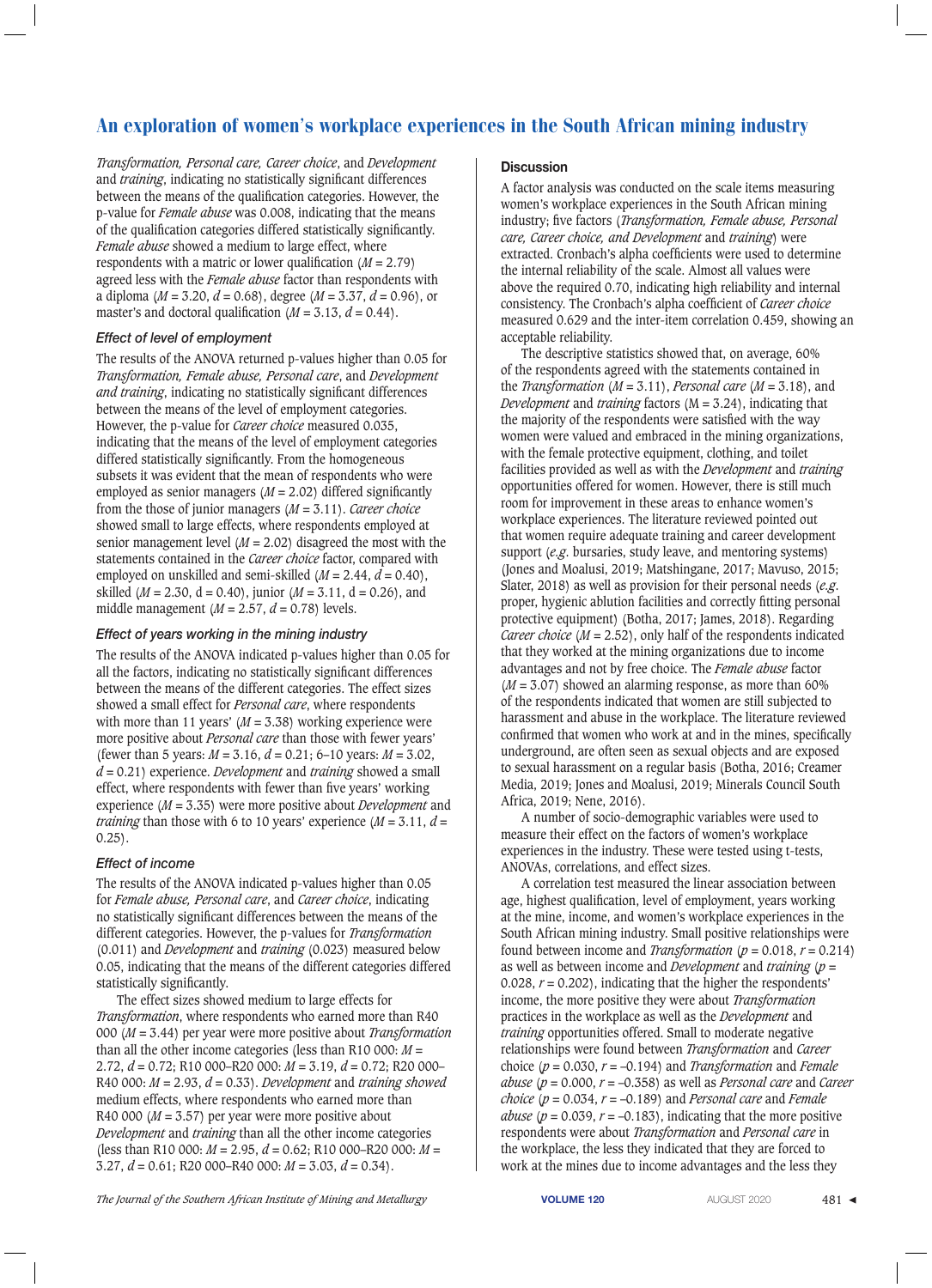felt that women are subjected to female abuse in the workplace. Medium to large positive relationships were found between *Transformation* and *Personal care* ( $p = 0.000$ ,  $r = 0.486$ ) as well as *Transformation* and *Development and training* (*p* = 0.000,  $r = 0.554$ , indicating that the more positive respondents were about *Transformation* in organizations, the more positive they felt about organizations addressing their personal, development and training needs. A moderate positive relationship was found between *Personal care* and *Development and training* (*p* = 0.001,  $r = 0.300$ , showing that the more positive respondents were about personal needs addressed, the more positive they felt about development and training needs met.

The results of the t-tests indicated no effect between working in an open pit or deep mining (underground), affiliation to a union, race, and the five factors of women's workplace experiences in the South African mining industry. The results showed a small effect for some of the factors. Not surprisingly, the data suggests that women working in an open pit are slightly more satisfied with *Transformation* and *Personal care* than those working in deep mining. The literature review confirmed limitations and deficiencies in terms of decent and hygienic toilet facilities underground (Botha, 2017, pp. 22, 24; Matshingane, 2017, p. 5; MHSC, 2015, p. 64; Minerals Council South Africa, 2019, p. 3). The data also showed that women affiliated to a union were less satisfied with *Transformation, Personal care*, and *Development and training* than those not affiliated. In general, employees belong to trade unions to represent their interests and to negotiate working conditions and rewards with employers (Watson, 2017, p. 354). It can therefore be deduced that the respondents who joined a trade union did so based on their dissatisfaction with their working conditions. The data also showed that black respondents agreed more than 'other racial groups' that *Female abuse* is a problem in the workplace. From the biographical information it is evident that 83.9% of the respondents were black, and this could explain this result.

The results of the ANOVA indicated no statistically significant differences between the means of the demographic groups' mining sector, age, and years working in the mining industry and the five factors of women's workplace experiences. The results of the effect sizes showed a small effect for some of the factors, as indicated in the 'Empirical results' section. Furthermore, the ANOVA indicated few significant differences between the means of the demographic groups' place of work, highest qualification, level of employment, income, and some of the factors of women's workplace experiences; the effects ranging from small to large. Statistically significant differences were found between the means of the workplace categories for *Transformation* and *Personal care*, the highest qualification categories for *Female abuse*, the level of employment categories for *Career choice*, and income categories for *Transformation* and *Development and training*. Respondents who worked underground as well as both underground and on the surface were less positive about *Transformation* and *Personal care* than those who worked on the surface and in other work areas. Respondents with a matric or lower qualification agreed less than all the other qualification categories that women are subjected to *Female abuse* in the workplace. Respondents employed at senior management level disagreed the most with the statements contained in the *Career choic*e factor, indicating that they worked at the mine due to free choice, and not because the income was good. Respondents who earned more than

R40 000 per year were more positive about Transformation and *Development and training* than all the other income categories.

#### **Conclusion and recommendations**

The primary purpose of this study was to explore women's current workplace experiences in the South African mining industry. From the results it is evident that progress has been made in some instances, but in other areas deficiencies are still present. It is imperative that mining organizations attend to the challenges confronting women to enhance their workplace experiences, to ensure successful integration of women in the South African mining industry, and to consequently contribute to effective transformation of the industry. The following recommendations are informed by the literature review and the empirical results.

- ➤ Female abuse should not be tolerated and should be eradicated. Improved implementation and operationalization of sexual harassment policies are required to counter sexual harassment practices.
- ➤ Adequate and hygienic toilet facilities underground should be provided to improve women's working conditions.
- ➤ Ongoing research should be conducted by mining houses, mining organizations, academic bodies, and other interested parties to determine barriers to, and progress in, women's working conditions and workplace experiences.

#### **References**

- Alexander, P. 2007. Women and coal mining in India and South Africa, c1900–1940. *African Studies*, vol. 66, no. 2/3. pp. 201–222. doi: 10.1080/00020180701482701
- Babbie, E. and Mouton, J. 2011. The Practice of Social Research. Oxford University Press, Cape Town.
- Botha, D. 2016. Women in mining still exploited and sexually harassed. *SA Journal of Human Resource Management*, vol. 14, no. 1. pp. 1–12.
- BOTHA, D. 2017. Barriers to career advancement of women in mining: A qualitative analysis. *South African Journal of Labour Relations*, vol. 41. pp. 15–32.
- BOTHA, D. and CRONJÉ, F. 2015. Occupational health and safety considerations for women employed in core mining positions. *SA Journal of Human Resource Management*, vol. 13, no. 1. pp. 1–12.
- Breytenbach, M. 2017. Women representation increases from 'extreme minority' to 13%-plus of SA's mining workforce. *Mining Weekly*, 4 August. https://www. miningweekly.com/article/women-representation-increases-from-extrememinority-to-13-plus-of-sas-mining-workforce-2017-08-04 [accessed 25 June 2019].
- BRYMAN, A., BELL, P., HIRSCHSOHN, E., DOS SANTOS, A., DU TOIT, J., MASENGE, A., VAN AARDT, I., and Wagner, C. 2015. Research Methodology: Business and Management Contexts. Oxford University Press, Cape Town.
- BULBULIA, T. 2019. Mining Charter provides certainty, but elements of concern remain. *Mining Weekly*, 12 March. http://www.miningweekly.com/article/ mining-charter-provides-certainty-but-elements-of-concern-remainleon-2019-03-12 [accessed 25 June 2019].
- Chamber of Mines of South Africa. 2017. Women in mining. Fact sheet 2017. www. mineralscouncil.org.za/industry-news/publications/…/424-women-inmining/10147284/Downloads/women-in-mining-factsheet-may2017%20(1). pdf [accessed 25 June 2019].
- Clark, L.A. and Watson, D. 1995. Constructing validity: Basic issues in objective scale development. *Psychological Assessment*, vol. 7, no. 3. pp. 309–319. doi: 10.1037/1040-3590.7.3.309

▶ 482 AUGUST 2020 **VOLUME 120** *The Journal of the Southern African Institute of Mining and Metallurgy*